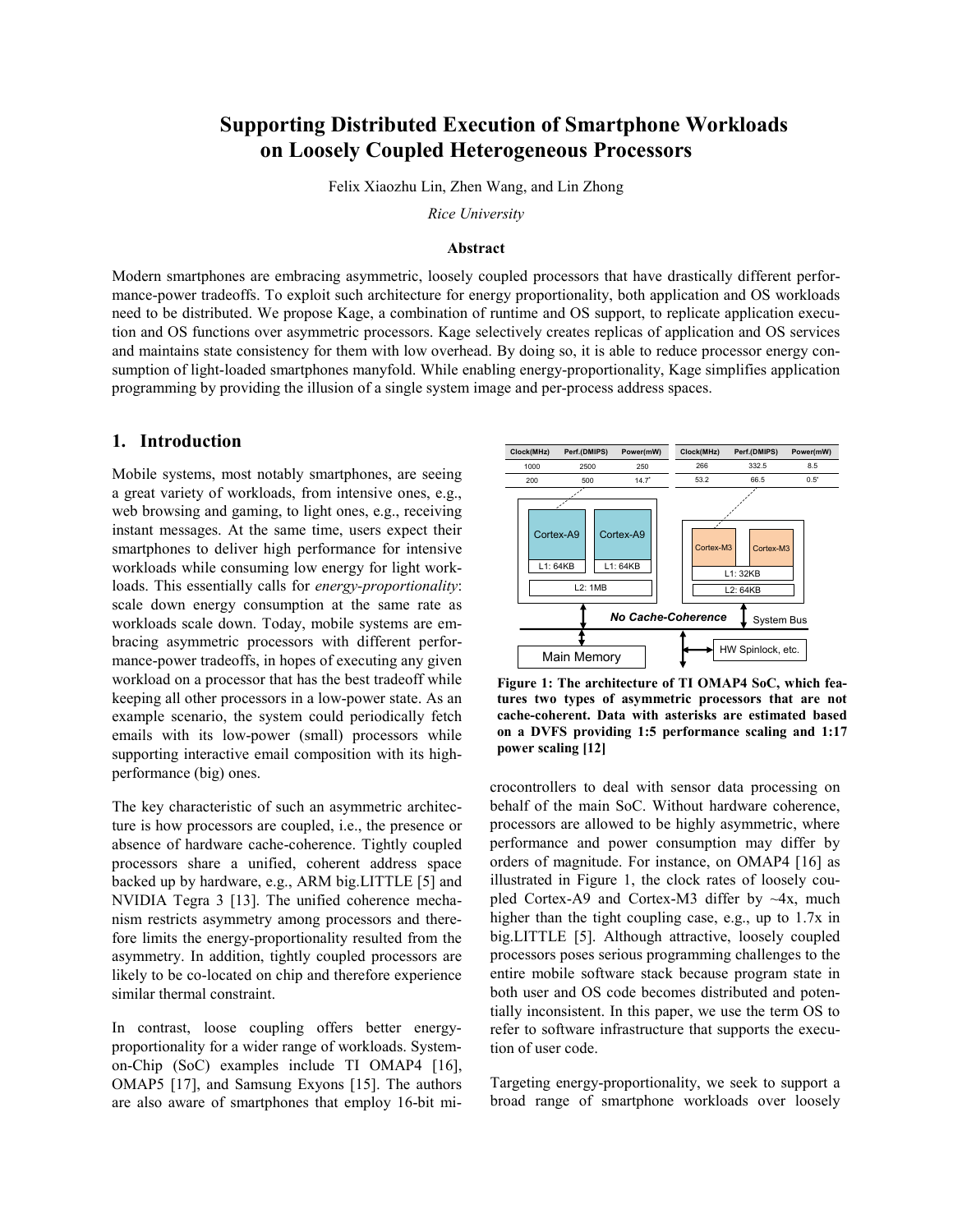coupled processors. In particular, our system must adapt to two major characteristics of smartphone workloads: (*i*) high *temporal* variation, i.e., workloads with time-varying computational demands and (*ii*) wide *spatial* distribution, in particular, the use of diverse OS functions.

To achieve the goals above, we propose Kage, a suite of runtime and OS support. Kage distributes both application and OS workloads over loosely coupled processors, while presenting a single system image and per-process unified address spaces to applications.

Kage greatly improves system energy-proportionality. Estimated based on our observations of smartphone CPU usage and clock rates, any workloads using less than 12% of a Cortex-A9 core of OMAP4 SoC, can be executed on a single Cortex-M3 core without overrunning the maximum instruction throughput. By enabling this, Kage reduces the processor energy consumption of such light workloads by four times. Note that this estimation is conservative: we only considered workloads that can be executed on Cortex-M3 at its lowest possible clock rate and ignored energy savings from its other clock rates.

### **2. Related Work**

Hardware heterogeneity is widely used for energyproportionality. Heterogeneous processors may be tightly coupled [\[5,](#page-4-0) [8,](#page-4-6) [13\]](#page-4-1), which eases programming but limits energy saving. Alternatively, loosely coupled heterogeneous processors offer much higher efficiency, but *directly* programming them is difficult due to separate address spaces and separate system images [\[1,](#page-4-7) [7,](#page-4-8)  [14\]](#page-4-9).

Function replication is common in distributed systems, usually for the sake of scalability. Back in the 1980s, the V distributed system [\[4\]](#page-4-10) replicates OS functions among a group of homogeneous workstations, by implementing software distributed shared memory (DSM) below the OS. More recently, factored OS (fos) [\[18\]](#page-4-11) parallelizes individual OS services over multiple cores with explicit message passing. Although inspiring, they do not account for architectural asymmetry, processor power state changes, or legacy OS code, the major challenges we face on smartphones.

Aiming at performance or isolation, many heterogeneous systems split their functions into complementary partitions and pin such partitions on different processors [\[2,](#page-4-12) [11\]](#page-4-13). However, under highly time-varying workloads, partitioned but not replicated functions can easily become either performance or energy-efficiency bottleneck. In multicore systems, device virtualization [\[3\]](#page-4-14) supports distributing OS workloads, by allowing multiple instances of the same OS service (e.g., network stack) to execute concurrently. However, without sharing state, these instances do not collaboratively provide a single system image, making it difficult for an application to span across processors.

We have built Reflex [\[9\]](#page-4-15), a system that supports executing simple, periodic tasks on low-power processors and keeps distributed application state consistent. Such user tasks can be pinned on low-power processors due to their low temporal variation; besides, systematic replication of OS functions is unnecessary in Reflex since these tasks only access a few OS functions. In building Kage, we leverage our experiences with Reflex to explicitly treat both temporal variation and spatial distribution that exist in a much broader range of workloads.

# <span id="page-1-0"></span>**3. Observations of Workloads**

The unique characteristics of smartphone workloads challenge existing system support and motivate Kage, as we will see in the following measurements. All data are collected on a combination of Android ICS (4.0.3) and Samsung Galaxy S2, a mainstream smartphone.

*Workloads Change over Time:* Many smartphone workloads are known to have high temporal variations. To experimentally show this, we measure the CPU usage from /proc in two benchmark applications, the Android home screen and the Google Gmail client. As shown in [Figure 2,](#page-2-0) for each benchmark application, we sample the main thread's CPU usage, which is broken down into user and kernel parts, denoted as *thread:user* and *thread:kenrel* in the figure; meanwhile, we sample CPU usage of the rest of the system other than the main thread, denoted as *rest of system*. Results show that both benchmarks have time-varying workloads. During user inactivity, the CPU usage is low to moderate (5%- 20% globally). Once interactive workloads emerge, the global CPU usage usually spikes by a few orders of magnitude, up to 100%.

*Same Application Threads Experience Varying Workloads:* Existing smartphone applications do not necessarily organize their program code into separate threads or even separate functions based on the computational demands of the code. As shown in the measurements above, the CPU usage of a single thread can vary by orders of magnitude. Sometimes the variation is purely temporal: the same code segment can have highly varying demand, e.g., application UI renderer.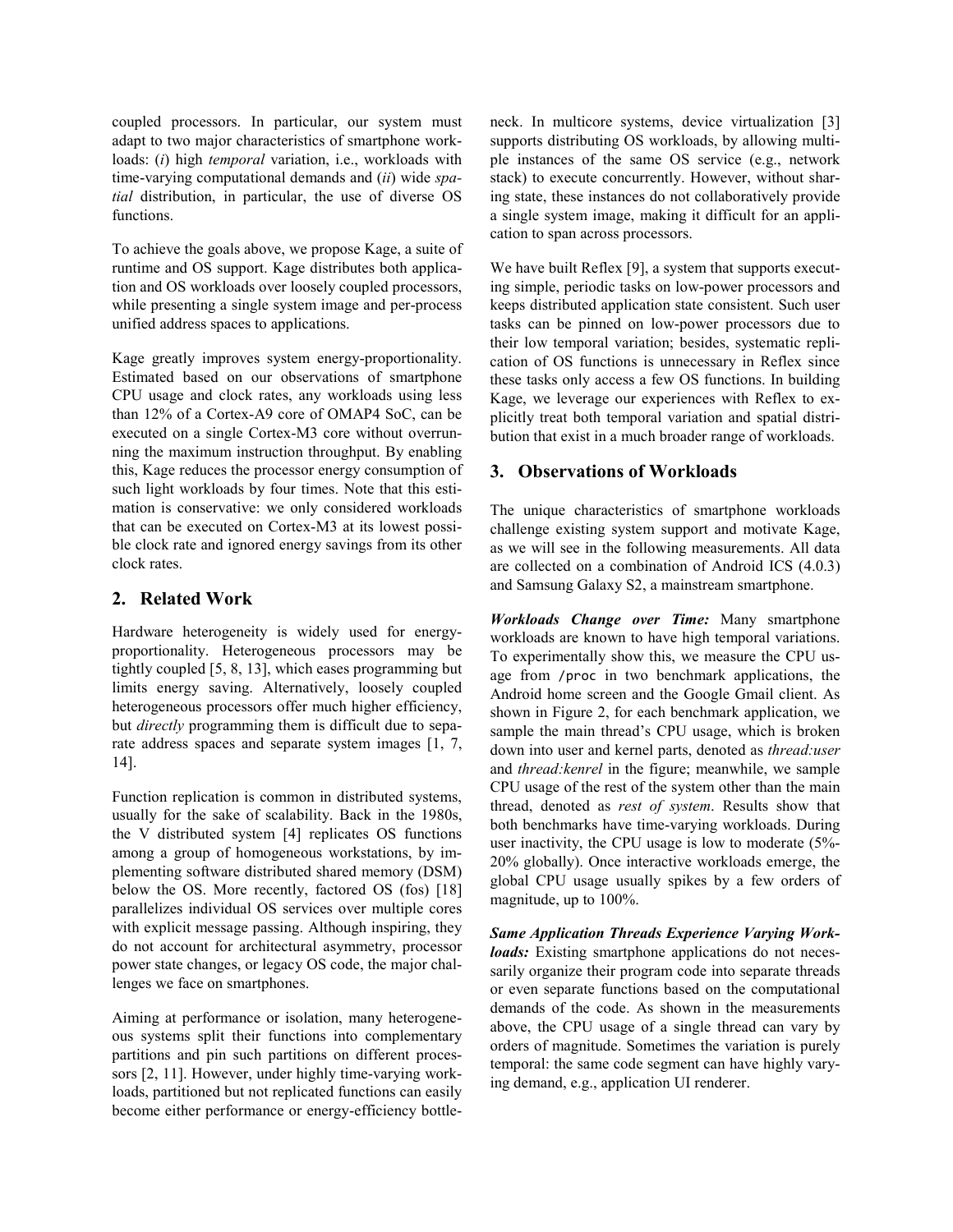

**Figure 2: CPU usage of main threads in two smartphone benchmarks**

#### <span id="page-2-0"></span>*Many OS Functions Experience Varying Workloads***:**

Overall, smartphone OS workloads exhibit significant temporal variations: in both benchmarks, when total workloads increase, the CPU usage of OS usually scales up accordingly. More importantly, the same OS function can experience highly varying workloads. [Fig](#page-2-1)[ure 3](#page-2-1) shows system-wide invocations of OS kernel functions during the executions of two benchmarks: *browser*, an intensive workload incurring 82% global CPU usage on average, in which the user is actively using Chrome browser for browsing; *home-idle*, a light workload incurring 7% global CPU usage on average, in which the smartphone is idle and the home screen is shown. As shown in the figure, many OS functions are invoked with both intensive and light workloads.

*Applications Use Diverse OS Functions:* Results in [Figure 3](#page-2-1) also indicates that smartphone applications usually use a variety of OS functions, even when the workloads are light. This is because when the user is inactive and the system is lightly loaded, various 'background' tasks are maintaining the smartphone's presence by interacting with the external world, e.g., cloud servers or the physical environment, which naturally invokes various OS functions.

#### **4. Implications on Design**

We next discuss the implications of the workloads characteristics on the design of Kage.

#### **4.1.Replicating Application Execution**

To achieve energy-proportionality with time-varying workloads described above essentially calls for a way of spreading applications on heterogeneous processors, which (*i*) enables a single thread to use different processors, with choices made at run time and (*ii*) preserves the existing program structure and therefore maximizes the reuse of existing application code. Note that (*i*) is useful even to threads with sustained light workloads: when big processors are active and the energy saving from using small processors diminishes,



<span id="page-2-1"></span>**Figure 3: Diverse OS kernel functions invoked under a typical intensive benchmark (***Browser***) and a typical light benchmark (***Home-idle***), with each benchmark runs for 300 seconds. The invocations are reported by Linux perf tool** 

such threads can switch to big processors to avoid expensive inter-processor communication.

On cache-coherent multicores, the two requirements are naturally met with transparent thread migration, which, however, becomes difficult in face of extremely architectural asymmetry and lack of cache coherence. Partitioning a single thread into a set of 'heterogeneous' threads is infeasible because of that a single thread may have varying workloads (Section [3\)](#page-1-0) as well as the tedious programming efforts in handling extra concurrency.

*Execution Replication:* To meet such requirements on asymmetric architecture, we argue that the OS/runtime must provide an abstraction of *execution replication*. From a programmer's view, execution replication enables a thread to switch its execution among multiple replicas on heterogeneous processors. The control flow is still one: all replicas cooperatively execute and 'yield' to each other. The possible yielding locations in code are defined by programmer and are chosen dynamically, under decisions collectively made by user code, runtime, and OS.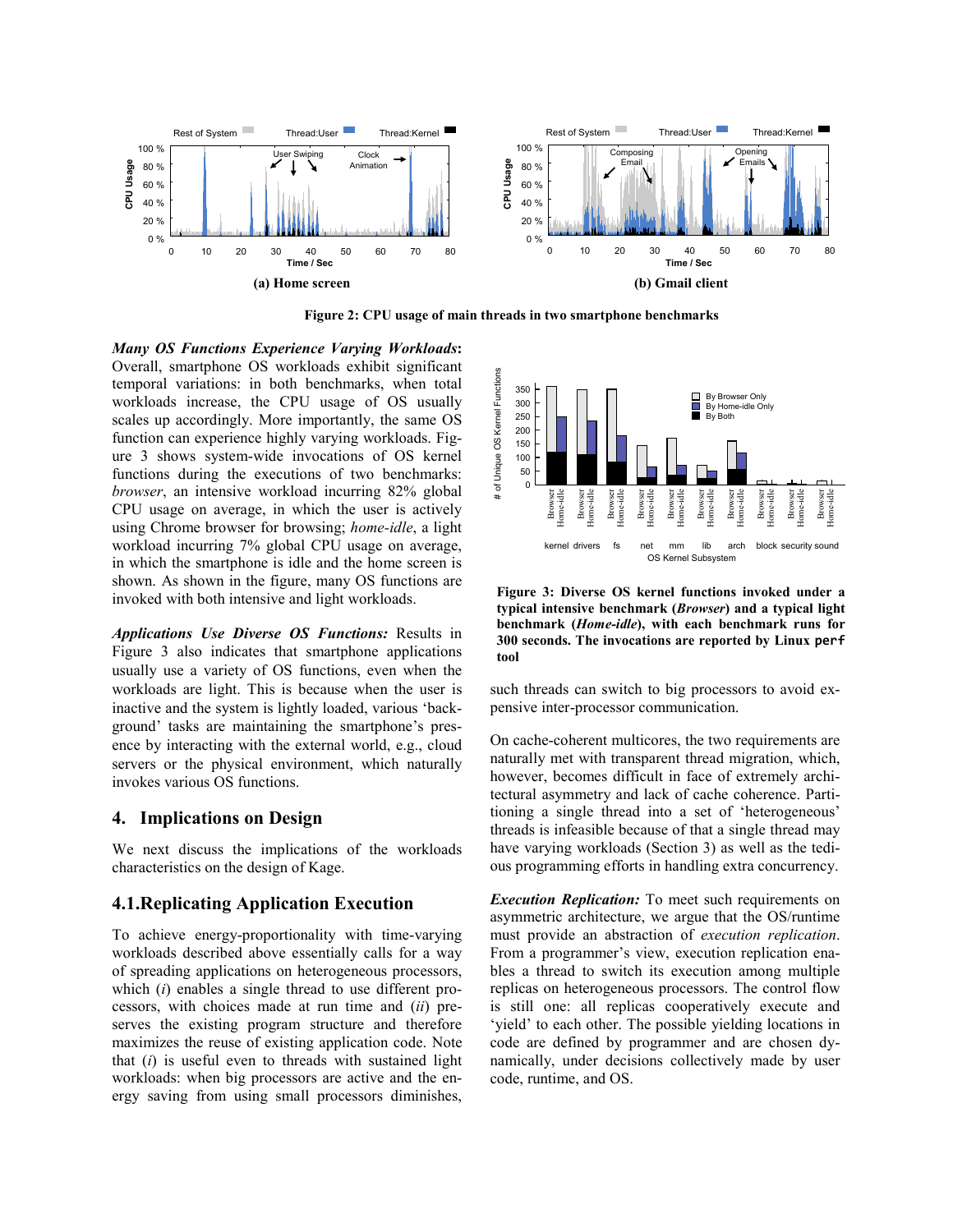

**Figure 4: The structure of Kage**

<span id="page-3-0"></span>*RPC Considered Inadequate:* the abstraction of Remote Procedure Call (RPC), which encapsulates code executed on other processors as subroutines, is inadequate in our case: upon returning from a remote routine, a local routine must resume from exactly where it invokes the remote routine. However, replicas, as cooperative peers, do not fit into the caller/callee pattern. As a result, using RPC usually requires overhauling existing applications. For instance, in enabling two processors to independently execute the main event loop of an application, RPC requires programmers to manually split the loop into two, with one calling into the other.

### **4.2.Replicating OS Functions**

In face of high variations in OS workloads, some OS functions need to be replicated across heterogeneous processors. The rationales are twofold: (*i*) to present a single, coherent system image to physically distributed applications, in particular, references of OS objects, e.g., file descriptors, should remain valid across processors; (*ii*) to execute given OS workloads on processors that provide the best performance-power tradeoff. While (*i*) may be easily achieved by merely replicating OS *interface*, for example, redirecting all syscalls to a specific processor, only by replicating the actual OS functions can we achieve (*ii*), the key to energyproportionality for OS workloads. Furthermore, the use of diverse OS functions warrants a system support for replicating a large set of OS functions, rather than handcrafting a few specific ones.

# **4.3.Limiting Inter-Processor Sharing**

Distributed workloads extensively share state: within an application, threads and their replicas share user and OS state; globally, multiple applications can share OS state, e.g., opened files. Due to the high communication overhead among loosely coupled processors, it is crucial for the system to limit inter-processor sharing and access contention. As an example, a Cortex-A9 core of OMAP4 can fetch 32 byte data from the other A9 core through their shared L2 cache in tens of nanoseconds [\[6\]](#page-4-16); however, it takes 1000 times longer or 70 μs for a Cortex-A9 core to fetch the same data from a Cortex-M3 core: the inter-processor sharing requires software to write back and then invalidate cache lines, and to use a hardware spinlock on a slow peripheral bus (shown in [Figure 1\)](#page-0-0) to synchronize accesses of the main memory.

### **4.4. Ensuring System Responsiveness**

Interactive smartphone workloads are usually intensive, and they must be executed on the big processor as soon as they emerge. Although loose coupling and aggressive processor power management introduces delay in starting the execution, the system can still appear responsive to the user. The introduced delay consists of three parts: inter-processor interrupt, the big processor waking up from a low-power state, and software synchronizing state shared between processors. In our measurements of OMAP4, it takes 20-30 μs to deliver an inter-processor interrupt from Cortex-M3 to Cortex-A9 through a hardware mailbox; it takes up to 2 ms for the Cortex-A9 core to wake up from the retention power state [\[10\]](#page-4-17). Ultimately, it is the responsibility of the state synchronization scheme to keep the total delay much lower than the latency-perception threshold of human, i.e., several tens of milliseconds.

# **5. Kage Overview**

We next sketch Kage design. In the discussion, we assume a hardware architecture consisting of two loosely coupled, heterogeneous processors, a popular design among modern mobile SoCs. [Figure 4](#page-3-0) illustrates the structure of Kage.

*Application and runtime:* From a programmer's view, an application can launch threads on both processors, big and small. Conceptually, each thread has a replica that is always available on the other processor; a thread and its replica voluntarily *yield* their own executions to each other for using different processors alternately. In this way, an application is free to choose processors according to its own performance-power goal. Under the hood, a thread on the other processor, i.e., a remote thread, implements the replica; the OS schedules the original thread and the remote one alternately: when the original thread *yield*s, the OS suspends it and resumes the remote thread, and vice versa.

Within an application, the Kage runtime library creates a unified address space across all the threads, with a user-level software shared memory. Given limited inter-processor concurrency per application, the shared memory design is able to perform coherence operations